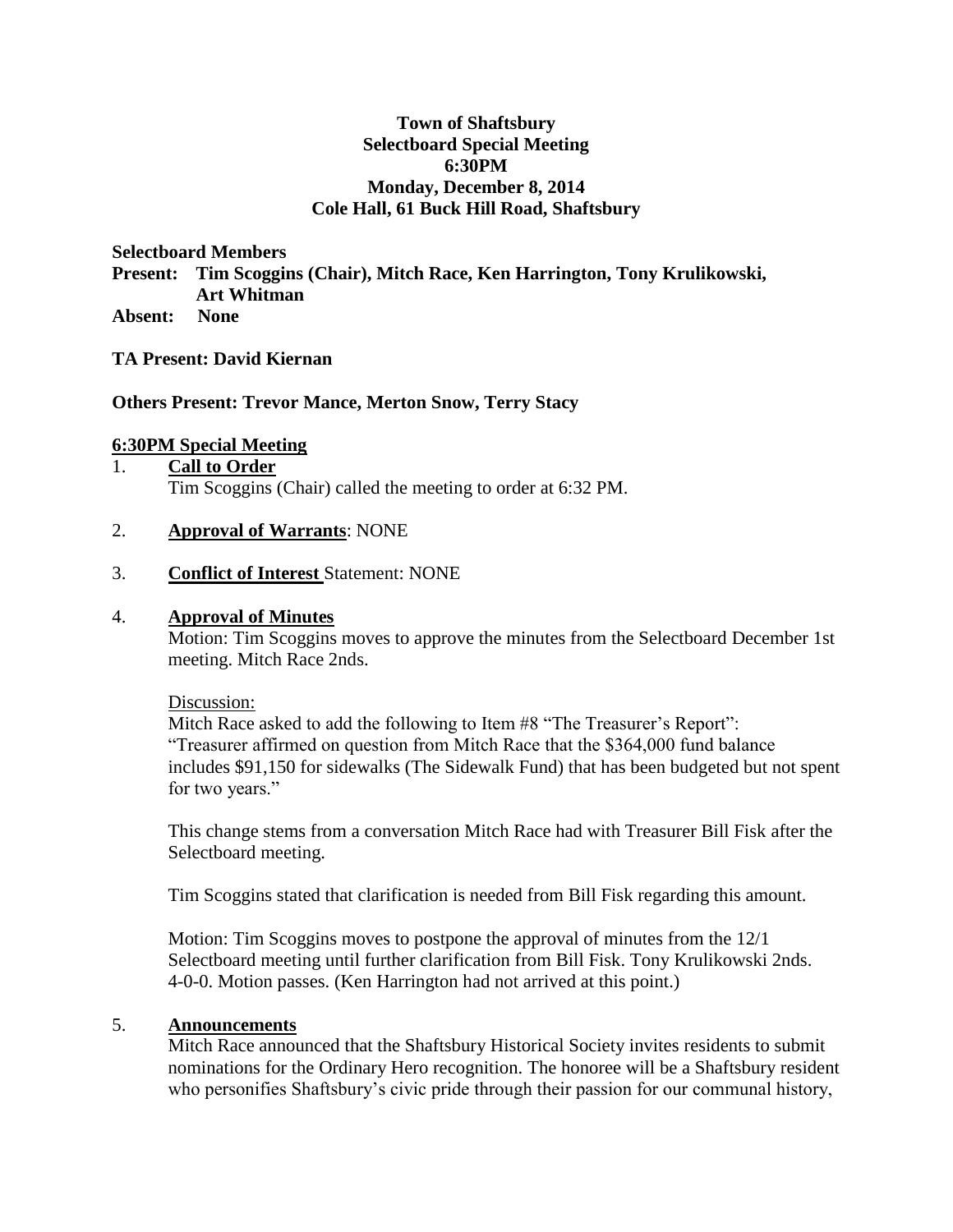shared values and personal efforts to enhance the well-being of the residents of Shaftsbury. Please send a note to SHS, PO Box 401, Shaftsbury, VT, 05262, explaining why the nominee should be Shaftsbury's next Ordinary Hero.

Mitch Race asked if the draft Resolution to Form a Survey Committee for the Solid Waste Implementation Plan had been circulated or signed yet.

David Kiernan stated that it had not been signed. Mitch Race stated that it needed by cleaned up and run by Mike Batcher of the Bennington County Regional Committee and get it signed at the next meeting.

Tim Scoggins asked what a joint survey committee is. Mitch Race explained that we all pay to have the study done to implement Act 148. David Kiernan explained that the Towns have to agree to link themselves to one another.

Art Whitman asked if we have equal votes. Mitch Race explained that this is not the alliance; this is just to form a joint committee. David Kiernan explained that this will run like a board of directors with a representative from each town.

David Kieran explained that there would be frequent meetings until the approval in July.

Mitch Race stated that the first year has a higher cost due to one-time expenses like setting up a website.

Mitch Race will send Tony Krulikowski all the information, as Tony is the alternate.

### 6. **Budget Discussions**

### **a. Solid Waste Facility**

Trevor Mance, owner of TAM Waste Management, addressed the Select Board on this topic.

Trevor Mance explained, "This is a challenging time in the garbage industry, and certainly for municipalities as well."

What started out as Act 148, the State now refers to as the Universal Recycling Law.

There is a lot of focus on organics, but organics is just one component of the law.

Shaftsbury is already doing a lot of what is required.

Recycling is currently offered at no charge; however, recycling does cost money and the charge is applied in another way.

Leaf and yard waste is collected, but it is currently pushed to side and not dealt with. The state may call this a landfill item. This will need to be tightened up.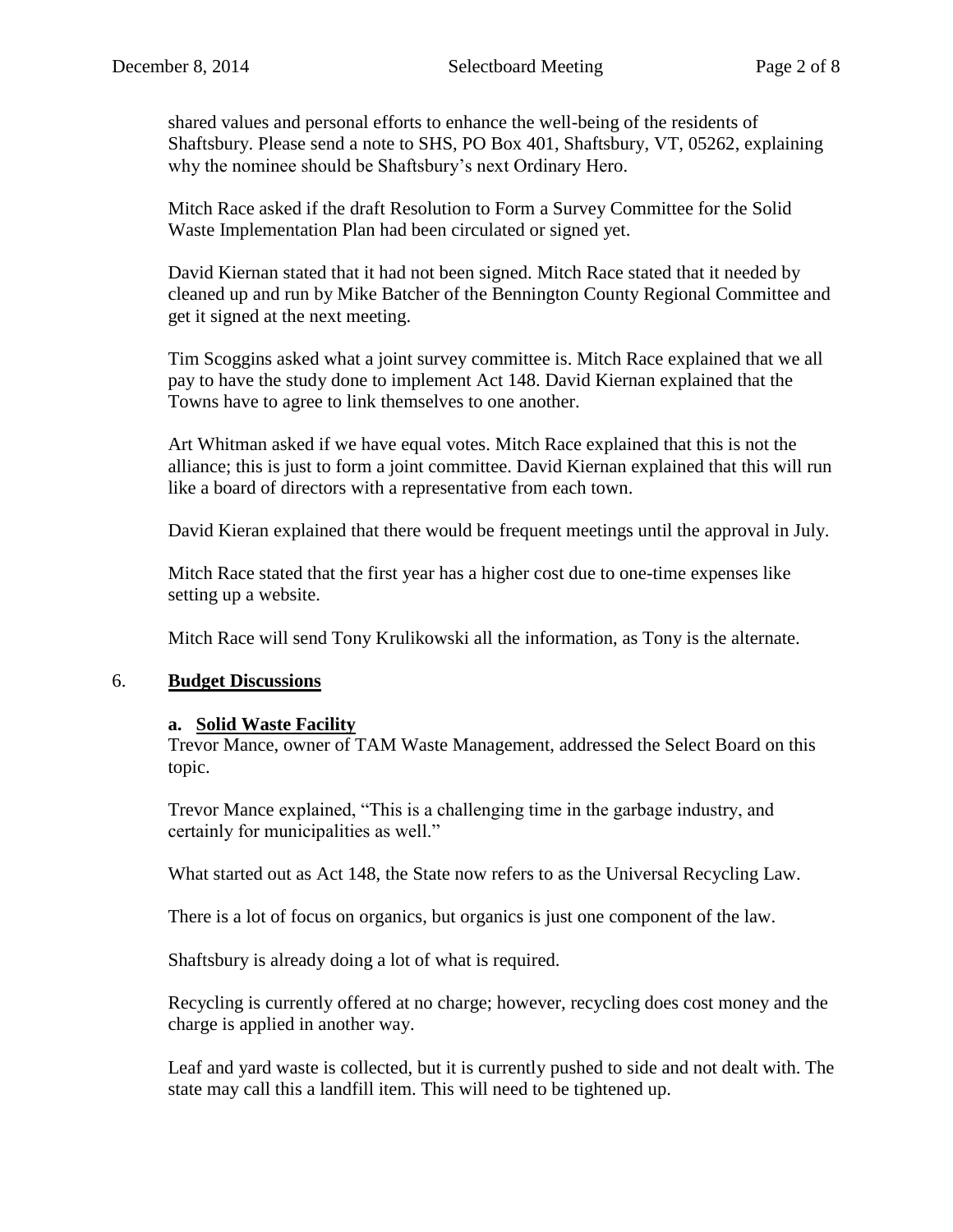Big producers in the area (supermarkets, hospitals, etc.) started recycling organics this year. In 2020, everyone must divert their organics.

Trevor Mance read items from the timeline of Universal Recycling (see end of this document for the list).

Organics are picked up and brought to the Bennington station to compost. The product will be a high-end organic compost. The projected market is vegetable growers.

Bennington County is currently the only county in Vermont without an alliance or district.

7:00 PM—Ken Harrington arrived.

Where the recycling goes:

- 1. Cardboard recycling is brought down to New York City and sent to China.
- 2. Plastic recycling is handled in the U.S.
- 3. While there are some domestic markets for paper recycling, much of it is shipped to China.
- 4. Glass, plastic and tin are processed in Albany, NY.

Our garbage is sent to the Clinton County landfill in NY State. It is cheaper to put trash in a landfill than to incinerate it.

The Retrac system is an electronic way to track garbage production.

We may choose to have the Bennington County Regional Commission manage the alliance.

Discussion of TAM taking over the transfer station

Trevor Mance stated that a slimmed-down transfer station can be put on the TAM property close to North Road. MSK Engineering gave a cost estimate to modify permits at \$6700. There will be about \$20,000 needed for dirt work to make the land usable: excavating and leveling. The land will have to be approved for this use.

The management portion would stay the same and the Town would no longer be responsible for the Transfer Station. Trevor Mance would want some compensation for the land.

The new rules will make it increasing difficulty to comply.

Tim Scoggins stated, "It sounds like you are agreeable that we can outsource the Transfer Station to you."

Trevor Mance replied, "This may help with the Town Garage."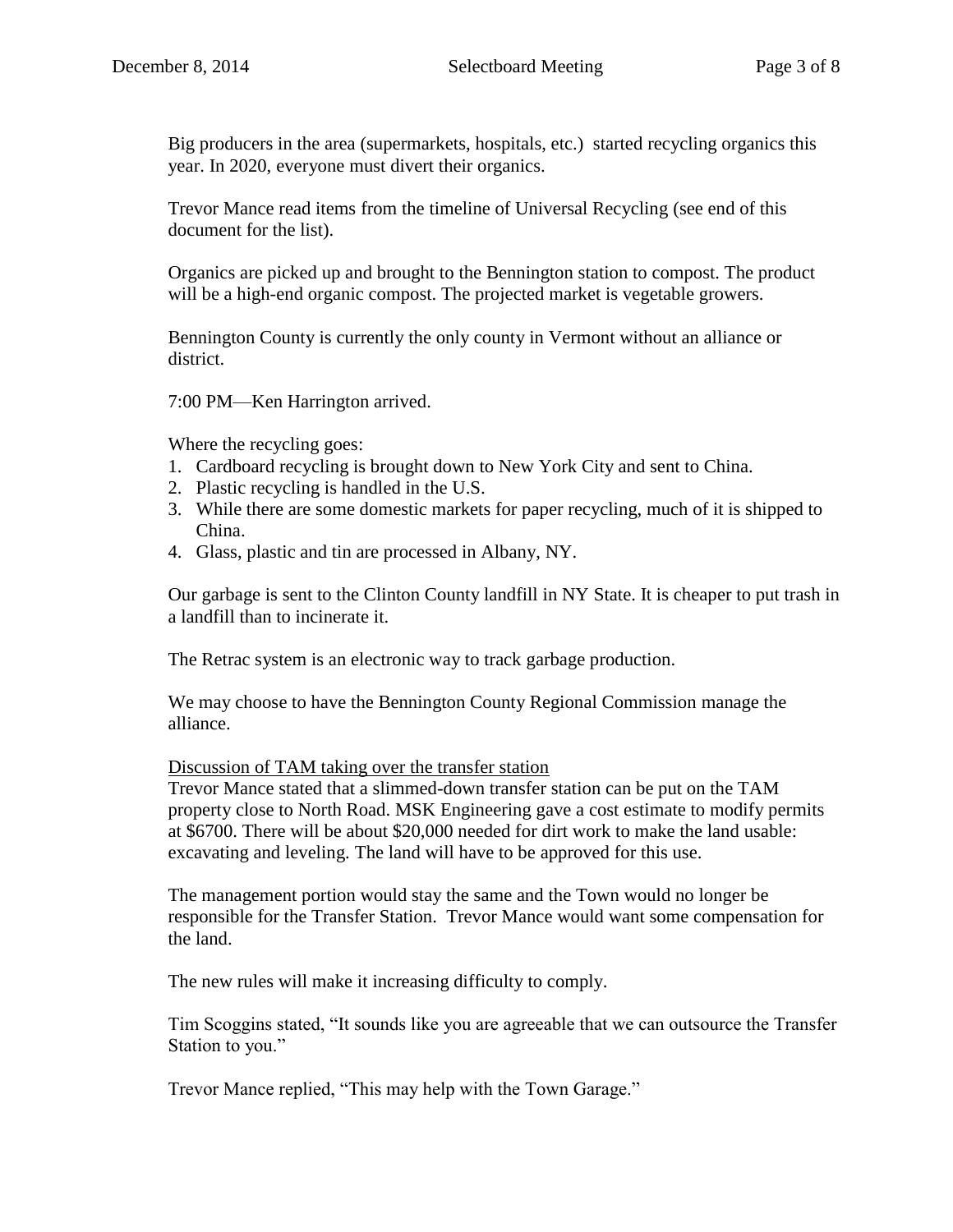Tim Scoggins stated, "Handling waste is getting complicated. We are interested."

David Kiernan will follow up with Trevor Mance and we will schedule a discussion at a public meeting.

Mitch Race asked Trevor Mance, "Is it your understanding that the first year cost (of the Alliance) would be higher?"

Trevor Mance answered that there should be a two-year budget to show the ramp-up costs but give the sustained cost as well.

## **b. Merton Snow, Delinquent Tax Collector**

Merton Snow, Delinquent Tax Collector, addressed the Select Board to discuss the budget.

Tim Scoggins asked if Merton Snow about the financial situation for next year.

Merton Snow stated that he furnishes all the supplies except the envelopes.

When he receives the Treasurer's Warrant, he mails it out. He then sends statements as a reminder that payments are due.

In a typical year, 7–8% of total taxes are sent to delinquent collection. Currently, it is  $4.6\%$ .

Merton Snow makes an offer of the least amount he will accept for a first payment. This amount is calculated to attempt a full payment before the next tax is due.

When there is a tax sale, notification is sent and a date is set.

Art Whitman asked about the tax collector's compensation. The tax collector is compensated with the 8% penalty that is charged for delinquent taxes. The town collects an additional 1% per month interest on delinquent taxes.

Merton Snow asked if anyone knew what happened at the Hilbrook Motel tax sale. No one had any information.

The delinquent tax collector's budget is \$2100, of which \$604 was spent on envelopes last year.

## **c. Terry Stacy, Head of the Road Department**

Terry Stacy joined the Select Board to discuss the Road Department Budget. [tms: No big personnel changes are planned so I'm not sure what was actually meant.] Also, tires are needed for the Grader.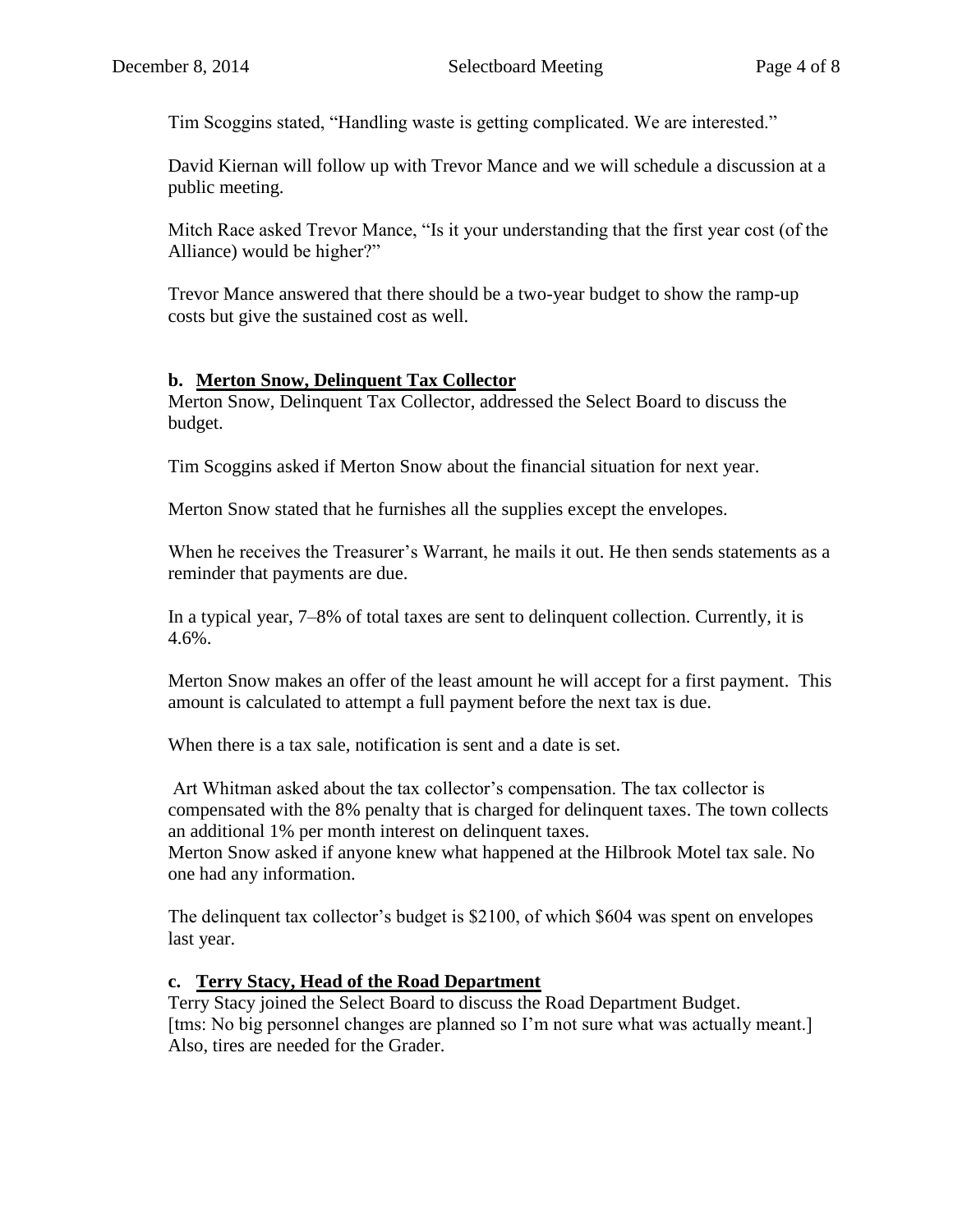Rather than breakdown the budget into separate sections for each vehicle, there will be one section that will cover all vehicle maintenance. There are 19 vehicles and \$8,000 of the budgets will be slated for tires.

Also, the plow needs a new cutting edge. [tms: which plow?]

Improvements to the Garage Highway Garage Professional Services will cost \$2,000.

At the town's request VOSHA did a safety inspection of the garage on 12/2/14. [tms: date?]

The garage will need some electrical work as a result of the VOSHA inspection: there are no lit exit signs or emergency lights and a CO detector will be installed.

There are ventilation issues that can be improved.

-en Harrington recommended portable light stands may help with the lighting issue. David Kiernan explained that portable lights are a trip hazard and that the drain in the floor is a trip hazard also.

Tim Scoggins stated the money from the Garage Fund can be used for the garage safety improvements.

David Kiernan stated that a trailer next to the existing garage could be used as a break room/locker room, so that the road crew would not have to eat in an active work area.

### Equipment

\$1,000 was put back in the budget for small equipment. These items are often needed and there currently is no line item for them in the budget.

#### Mower

Terry Stacy explained that \$15,000 in the budget was meant to start a fund to replace the mower or to contract out mowing

The trade-in estimate for the current mower is \$10,000 to \$15,000.

Contracting the mowing out will help to avoid maintenance costs.

Terry Stacy explained hiring a contractor to mow was extremely expensive for one pass.

Mitch Race stated that the current mower has a dry clutch and really should not be used to mow.

David Kiernan asked when the estimates were received. Terry Stacy stated that the estimates were received at budget time last year.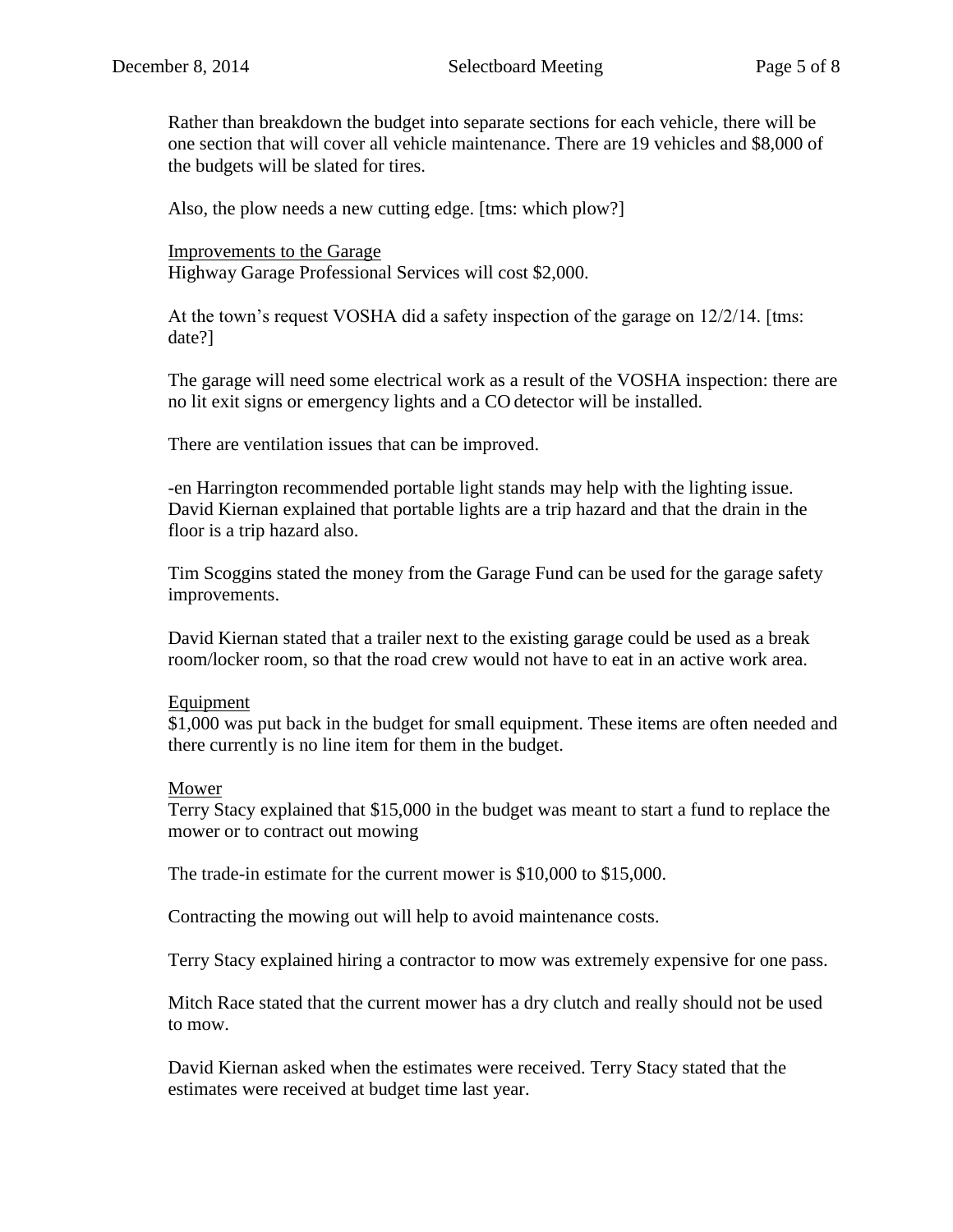### Chloride

Art Whitman asked if the chloride budget only allowed the roads to be covered once during the season.

Terry Stacy stated that usually over 60% is used by this point of the year, but this year only 40% has been used.

Terry Stacy is not opposed to getting a used tractor and putting a new motor in it.

Tim Scoggins stated that a new tractor will cost \$100,000.

Terry Stacy explained that the life cycle of a new tractor would be 20–25 years.

Terry Stacy stated that during the summer, the crew mows every day except when they are working on a capital project.

David Kiernan will work the numbers and think about frequency of the mowing.

The problem with paying a contractor is that a street or corner may need to be mowed more than once during the summer for visibility.

Tim Scoggins stated that the Selectboard had decided not to spend any more money on the current tractor.

Ken Harrington suggested hiring a contractor for one pass and then purchasing a small mower for areas that have ongoing mowing needs (corners and intersections). Tim Scoggins stated that a small mower may not work if the areas needing extra mowing required reaching over a guard rail and into a ditch.

David Kiernan asked if the backhoe can be used.

Terry Stacy stated that a mower cannot be hooked up to a backhoe.

Tim Scoggins stated that the purchase of a \$100,000 mower, the schedule of payments would have to be reviewed.

David Kiernan will check if this purchase can be considered.

Class 3 road improvements David Kiernan stated that \$40,000 was added to the reserve funds for the Class 3 capital improvement fund.

Terry Stacy gave a list of roads that need improvements (Improvements to be listed in final draft.)

\$40,000 is to be used to rebuild the dirt roads. \$37,000–\$40,000 has been spent this year.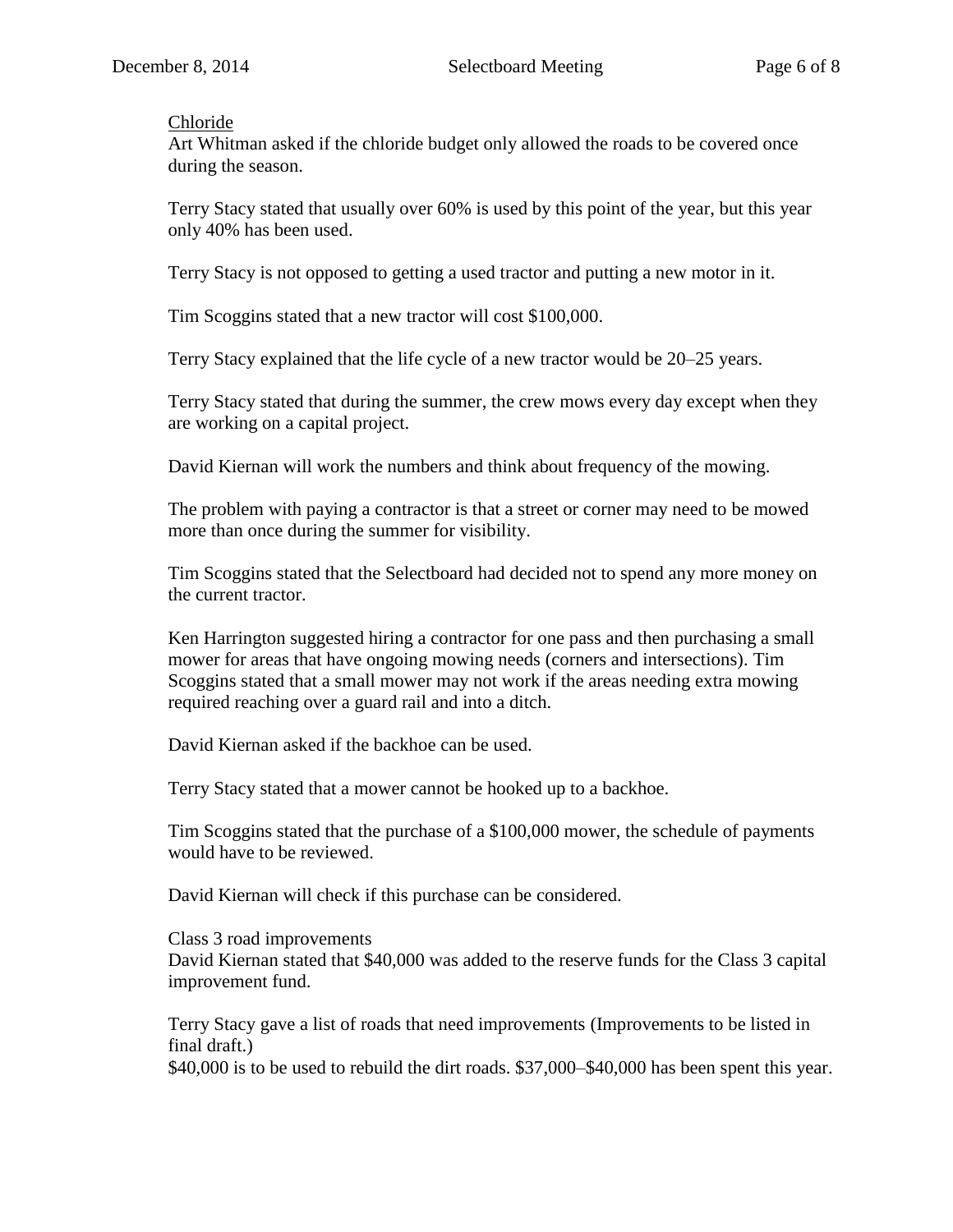The board went into executive session at 9:00 to discuss personnel and real estate issues. They returned from executive session at 9:30 and adjourned.

Submitted by Jennifer McGean, Recording Clerk

Next meeting is Monday, December 15, 2014. Special budget meeting at 5:00 PM and Regular meeting to begin at 6:30 PM.